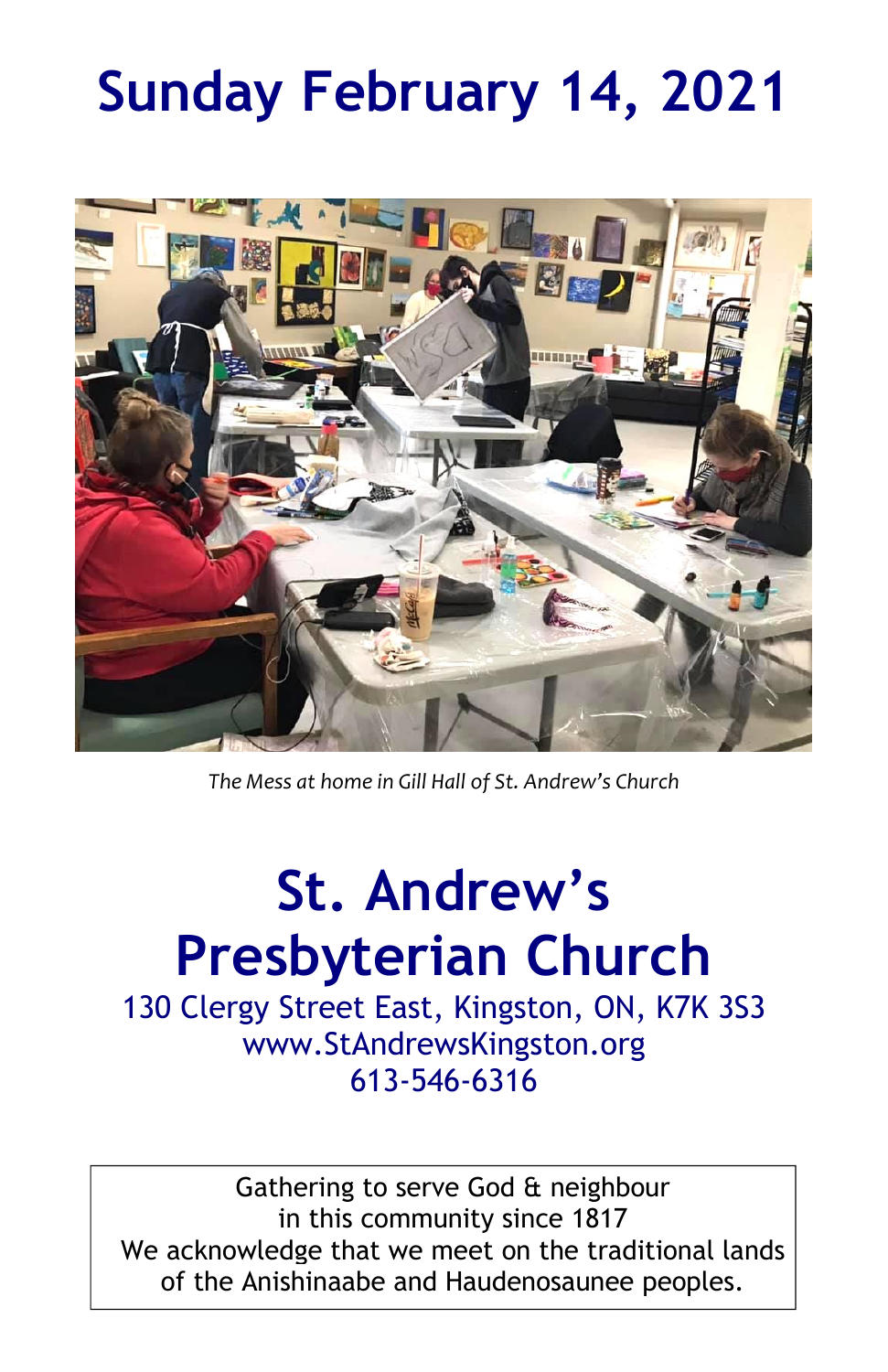# *ORDER OF SERVICE*

| Prelude                              | Voluntary in A Major                                            | John James      |
|--------------------------------------|-----------------------------------------------------------------|-----------------|
| <b>Entry of the Bible</b>            |                                                                 |                 |
| <b>Call to Worship</b>               |                                                                 |                 |
| Hymn                                 | I love the Lord                                                 | 76              |
| <b>Prayer of Approach</b>            |                                                                 |                 |
| The Lord's Prayer                    |                                                                 |                 |
| Solo                                 | Deep River                                                      | Spiritual       |
| <b>Greetings &amp; Announcements</b> |                                                                 |                 |
| <b>Time with Children</b>            |                                                                 |                 |
|                                      |                                                                 |                 |
|                                      | <b>Scripture Lessons</b> Responsive Psalm 116 (selected verses) |                 |
|                                      | Hebrews 10:24-25; John 3:16; John 13:24;                        |                 |
|                                      | John 15:13; 1 John 4:7-8; Ephesians 4:1-3                       |                 |
|                                      | Romans 12:9-10                                                  | Greg M.         |
| Hymn                                 | Christ's is the world                                           | 758             |
| <b>Sermon</b>                        | Patrons of Love                                                 | Sandi Dodds     |
|                                      | <b>Meditative Music</b> Aeterne Rerum Conditor                  | John Blitheman  |
|                                      | <b>Prayers of Thanksgiving &amp; Intercession</b>               |                 |
|                                      |                                                                 |                 |
| <b>Hymn</b>                          | Lord of light, whose name and splendour 769                     |                 |
| <b>Benediction</b>                   |                                                                 |                 |
| <b>Choral Amen</b>                   |                                                                 |                 |
| Postlude                             | Prelude & Fugue in F Major                                      | attr: J.S. Bach |
|                                      |                                                                 |                 |

#### **The Lord's Prayer**

Our Father, who art in heaven, hallowed be thy name. Thy kingdom come, thy will be done, on earth as it is in heaven. Give us this day our daily bread. Forgive us our debts as we forgive our debtors. And lead us not into temptation but deliver us from evil, for thine is the kingdom, the power and the glory, for ever. Amen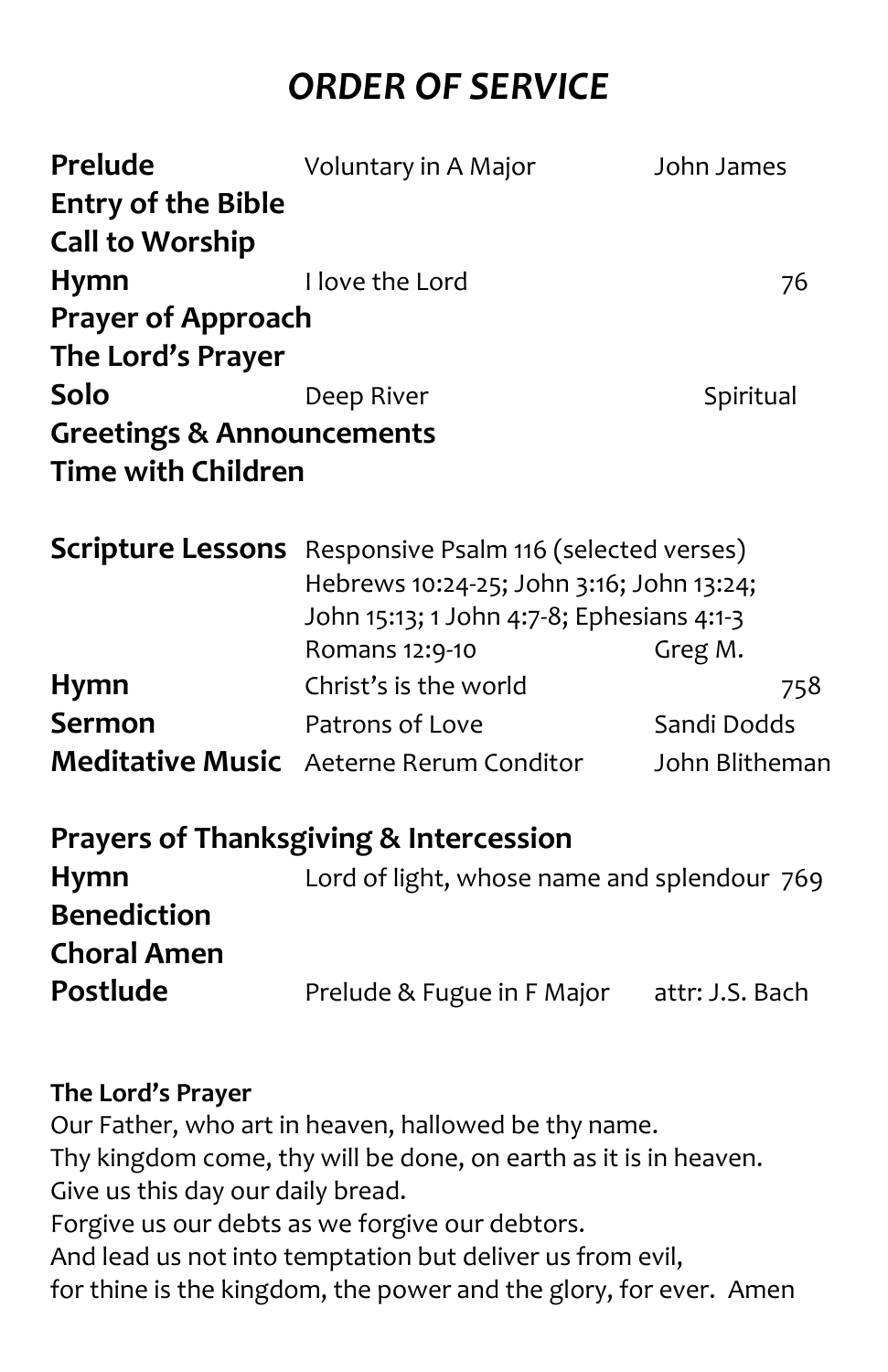# **SCRIPTURE READINGS**

#### **Psalm 116**

I love the Lord, because he has heard my voice and my supplications.

**Because he inclined his ear to me, therefore I will call on him as long as I live.** The snares of death encompassed me; the pangs of Sheol laid hold on me; I suffered distress and anguish. **Then I called on the name of the Lord:**

**'O Lord, I pray, save my life!'**

Gracious is the Lord, and righteous; our God is merciful. The Lord protects the simple; when I was brought low, he saved me. **Return, O my soul, to your rest, for the Lord has dealt bountifully with you.**

For you have delivered my soul from death, my eyes from tears, my feet from stumbling. I walk before the Lord in the land of the living. **I kept my faith, even when I said,**

**'I am greatly afflicted';**

What shall I return to the Lord for all his bounty to me? I will pay my vows to the Lord in the presence of all his people, in the courts of the house of the Lord, in your midst, O Jerusalem. **Praise the Lord!**

**Hebrews 10:24-25** And let us consider how to provoke one another to love and good deeds, not neglecting to meet together, as is the habit of some, but encouraging one another, and all the more as you see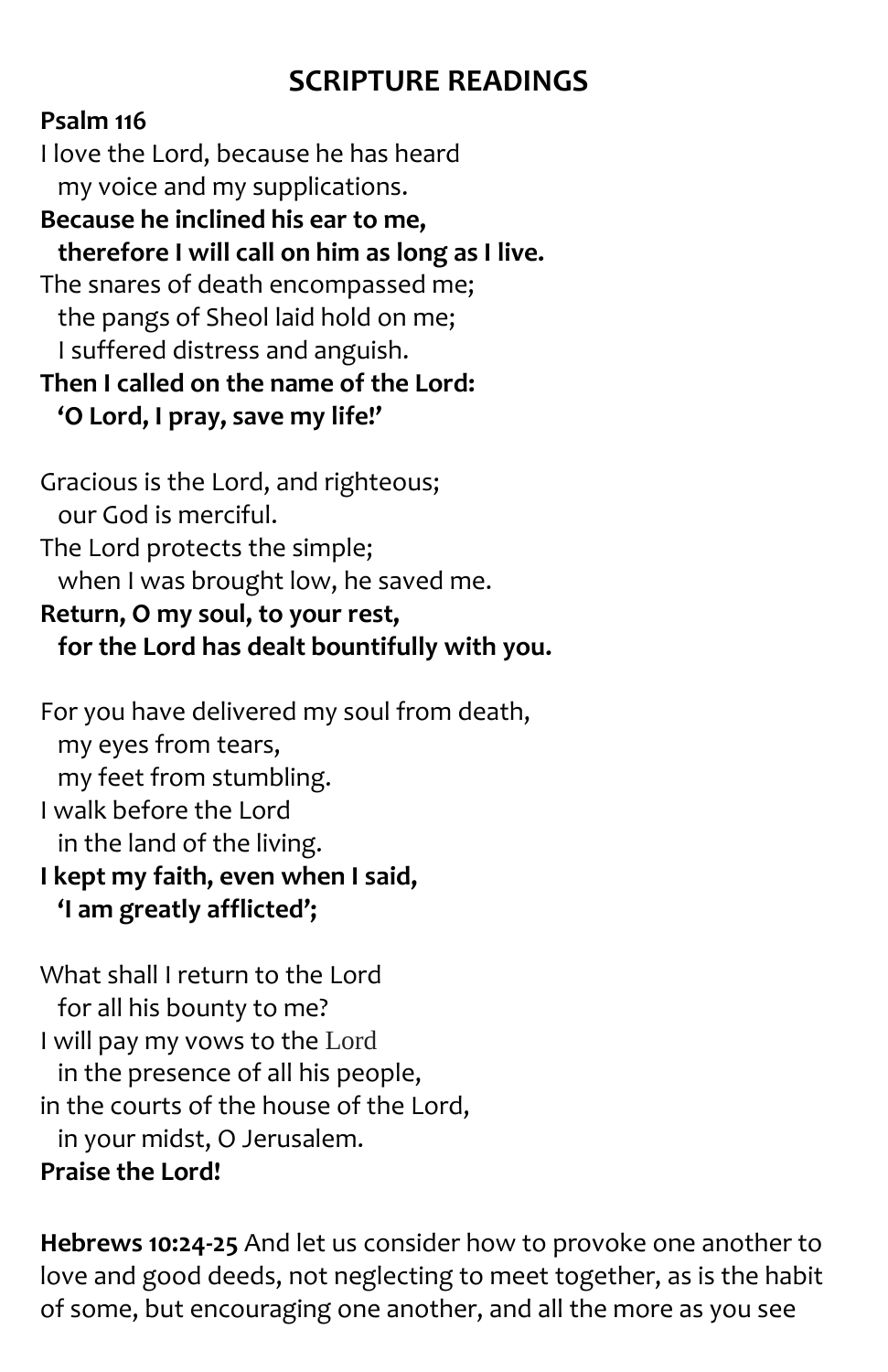the Day approaching. **John 3:16** For God so loved the world that he gave his only Son, so that everyone who believes in him may not perish but may have eternal life. **John 13:24** Simon Peter therefore motioned to him to ask Jesus of whom he was speaking**. John 15:13** No one has greater love than this, to lay down one's life for one's friends. **1 John 4:7-8** Beloved, let us love one another, because love is from God; everyone who loves is born of God and knows God. Whoever does not love does not know God, for God is love.

**Ephesians 4:1-3** I therefore, the prisoner in the Lord, beg you to lead a life worthy of the calling to which you have been called, with all humility and gentleness, with patience, bearing with one another in love, making every effort to maintain the unity of the Spirit in the bond of peace. **Romans 12:9-10** Let love be genuine; hate what is evil, hold fast to what is good; love one another with mutual affection; outdo one another in showing honour.

# **NOTES FROM THE DIRECTOR OF MUSIC**

Today's music is by unknown or little known composers. For various reasons, we know little or nothing about who composed these pieces, but they are all delightful in their own way and their music keeps their memory alive.

February is Black History Month and the Solo is one of many of what we used to call "Negro Spirituals". Its origins are unknown, but it first appeared in print in 1876. It has been called one of the greatest of the spirituals. The tune so well expresses the despair of the black slaves while the text offers hope for their eventual freedom in heaven. We are not sure of the first name or birth date of the composer of the music after the Sermon. This may be the only organ piece of his that has survived. It is typical of the period, and we hear a startling dissonance near the end which is also typical of the period and sounds wrong to our ears today. I have heard it referred to as the "Tallis crunch". This time it is not me playing a wrong note! The Postlude has long been attributed to J.S. Bach, but this has been disputed in recent times. It is one of a set of eight short preludes and fugues which, because of their simplicity, it was thought were composed by Bach for his pupils or children. It is now thought that they were composed by a pupil of Bach or a German contemporary of one of Bach's pupils since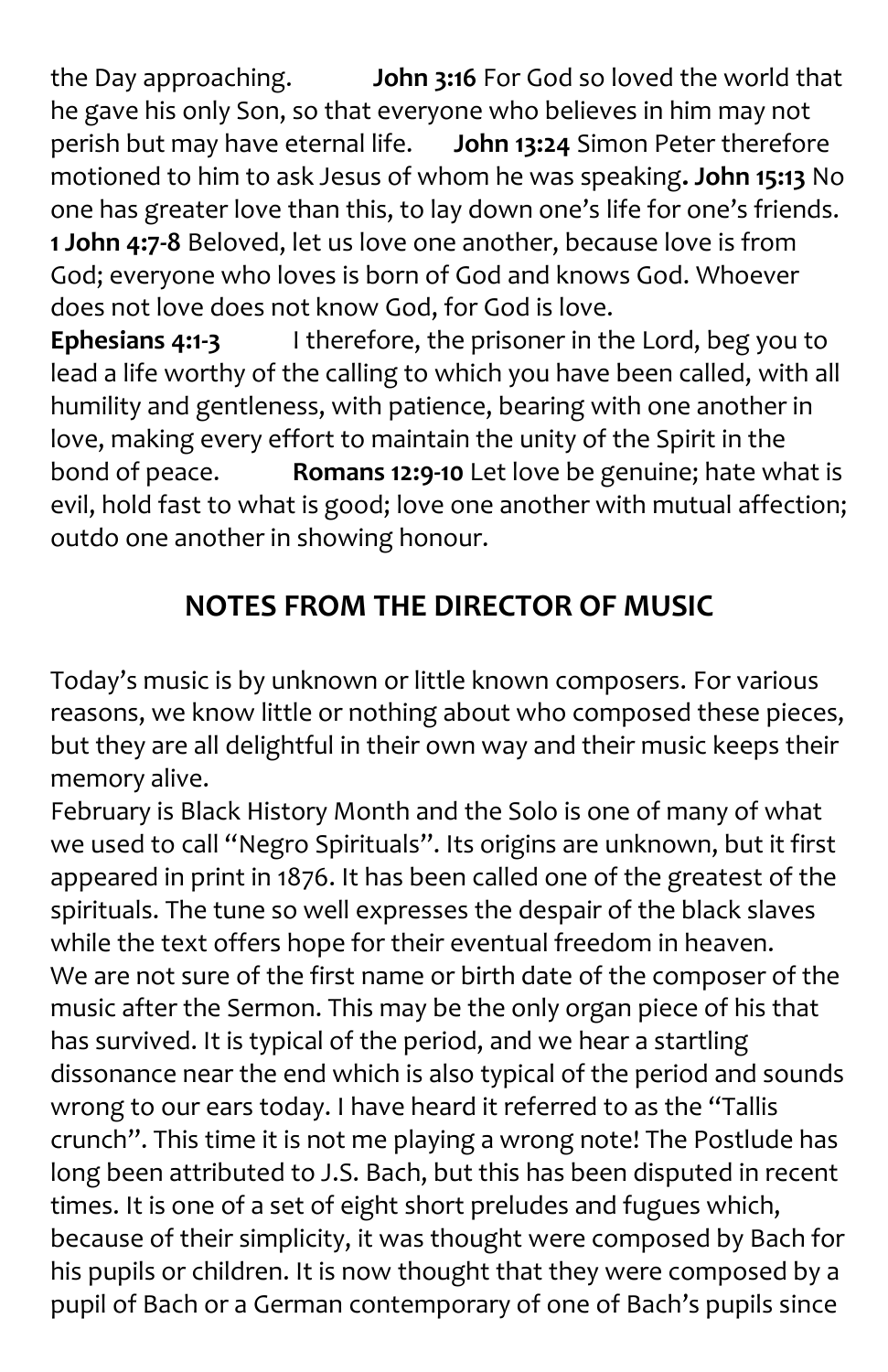they seem to be in a later style. They are nonetheless great fun to play. The Prelude, by John Blitheman, is in the style of a short Prelude and Fugue, somewhat like the Postlude, although the Fugue sort of disintegrates into something else. Blitheman was a priest, and probably also a "singingman", at Christ Church, Oxford. He may have also been a master of the choristers at the Chapel Royal. He was apparently much revered. Before it became no longer legible, his epitaph was written down on paper and it is fun to try to pronounce the old spellings:

*Heere Blitheman lies, a worthy wight who feared God above; A friend to all, a foe to none whom rich and poore did love, Of Prince's Chaple gentleman, unto his dienge day; Wher all toke greate delight to here him on the organs playe But nothing here continuethe longe, nor resting place can have; His sowle departed hence to heven, his body here in grave.*

### **ANNOUNCEMENTS**

#### **Welcome to Sandi Dodds**

Sandi finds herself in the middle of the Mess daily. As founder and Director of the Mess Open Arts Studio, she desires a community that is a safe place to create and relate. Sandi is a wife, mother, artist and property stager. When Sandi is not getting messy in the studio she spends her time preparing people's homes for selling and dwelling. These two pursuits allow her to live her life in full colour combining both her love for people and all things creative. Sandi and her husband Terry live on a quiet lake north of Kingston with their dog Oliver and cat, Otis. She has 3 grown children that amaze, inspire and challenge her as they navigate life on their own terms. Sandi's lifelong passion is to continue building community with hands and heart!

#### **Online Opportunities for Worship, Study and Fellowship during Lent**

#### **a) St. Andrew's Winter Tuesday Evenings 7pm**

Once a week as we prepare for Easter, February 16 – March 23, we will explore the gospel known in Jesus Christ and as developed in the themes and characters of Hugo's masterpiece, Les Misérables – grace (Valjean), iustice (Javert),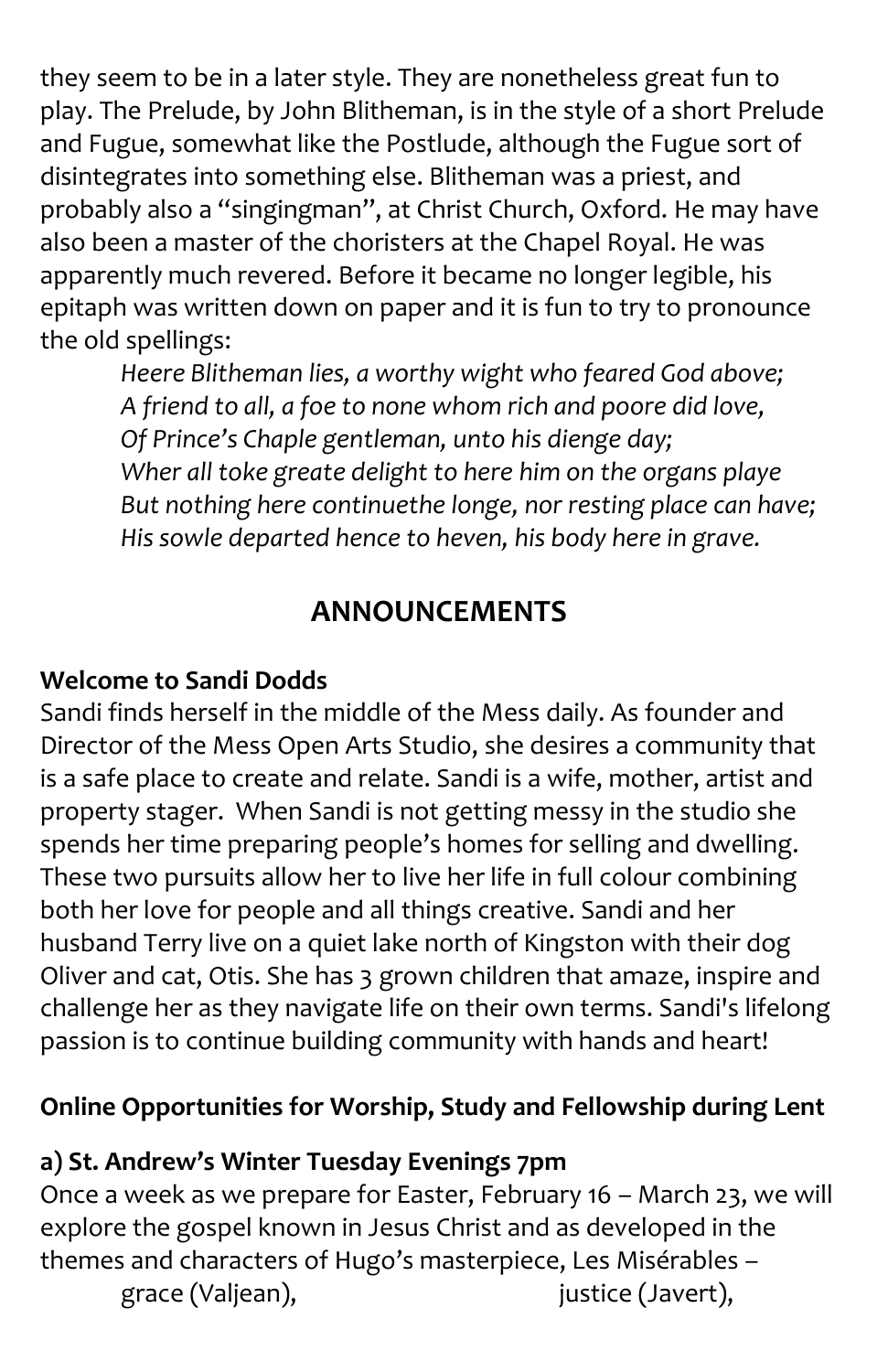poverty (Fantine), revolution ('les amis'), love (Marius & Cosette), hope (the garden) You are invited to read the novel or see a film rendition or the musical: - a DVD can be borrowed from the church office (call to reserve) - the 2012 musical is found on Netflix

- several free online versions are available, including a CBC & CBC Gem series being screened right now (see the church website, Special Events, for details, [\(https://www.standrewskingston.org/winter-study](https://www.standrewskingston.org/winter-study-series-les-miserables/)[series-les-miserables/\)](https://www.standrewskingston.org/winter-study-series-les-miserables/). Send an email to Andrew for Zoom link!

### **b) Joint Bible Study Wednesday Evening 7-9pm**

With members of St Andrew's, St. James and St. Paul's Sydenham (Anglican), St Mark's (Lutheran), Chalmers and Sydenham Street (United), you are invited to evenings led by Bill Morrow, Professor Emeritus of the Queen's School of Theology, exploring the Gospel in selected hard passages of Genesis

Feb 24 Divine Violence in the Flood (Genesis 6)

March 3 The Expulsion of Hagar (Genesis 21)

March 10 The Sacrifice of Isaac (Genesis 22)

March 17 Does God Reward Tricksters? (Genesis 28)

March 24 General Discussion

Zoom link and study materials available at www.stjameskingston.ca Each evening will begin with a short vesper service in the tradition of the host congregation, with St. Andrew's hosting on Wednesday February 24.

# **c) Joint Lenten Worship**

St. Andrew's is joining with other congregations to offer a series of services by the sponsoring community of faith:

https://www.youtube.com/channel/UCWRlJZoKQxFCSk0V\_Gl\_xQQ Ash Wednesday, February 17

with St. Paul's Sydenham and Princess St United Maundy Thursday, April 1

with St. Mark's Lutheran and Chalmers United Good Friday April 2

all congregations with St. Andrew's Presbyterian, Faith United Easter Vigil Sunday April 3

with St. James Anglican and Sydenham Street United Sunday after Easter Lessons and Carols - April 11 with all churches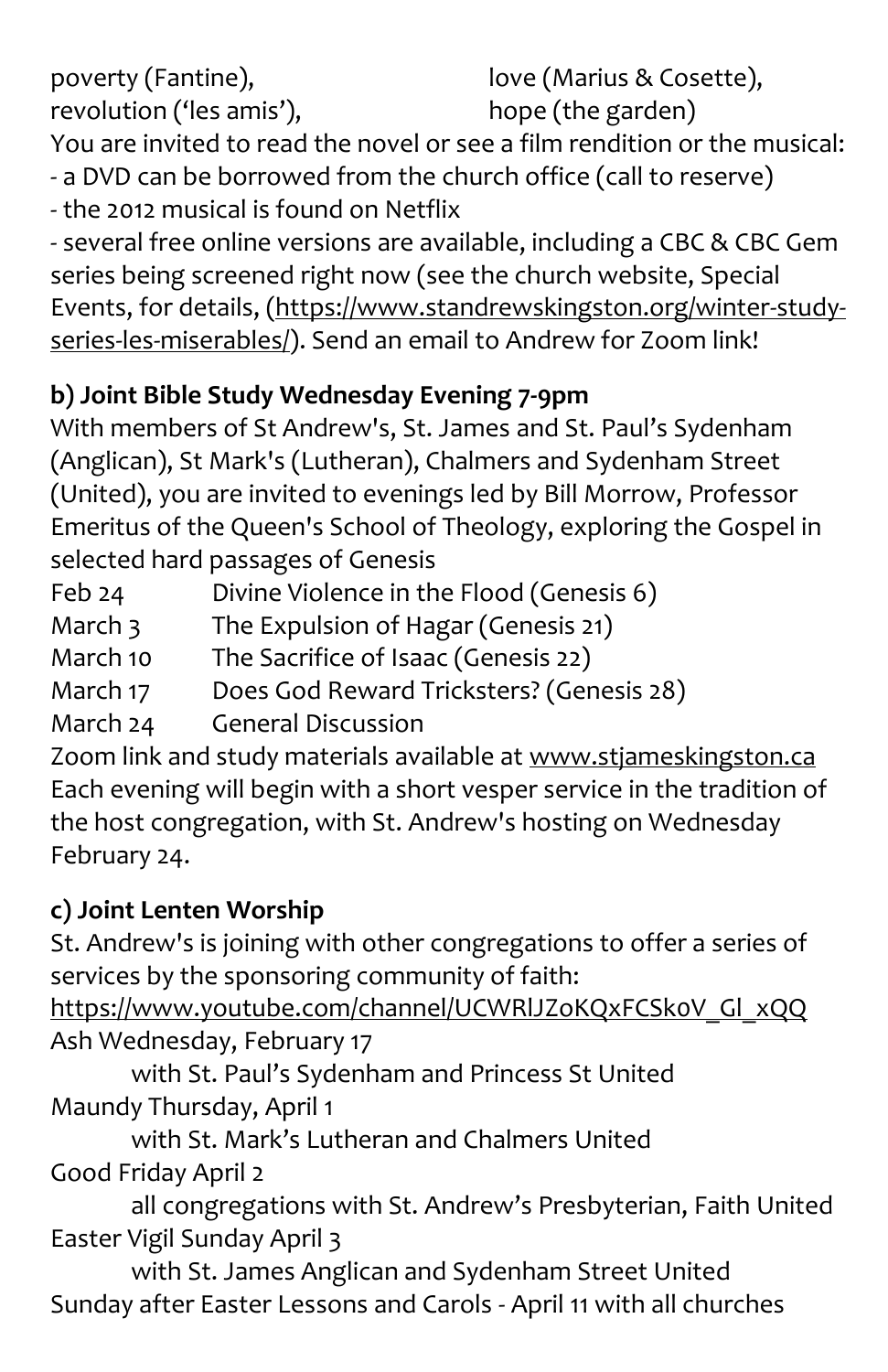#### **Morning Reflections**

There are still copies available. Call the church office if you would like to arrange to pick one up (Tuesday to Thursday mornings), or request for one to be mailed (\$5.75), or delivered. An envelope for a thank offering will be included, to support the church's online ministry.

#### **Protocol for Worship in the Sanctuary of St. Andrew's during a Time of Pandemic**

•you will be greeted by an usher outside the open door of the sanctuary to answer any questions and ensure a measured entrance into the church

- •the wearing of face masks at all times in the building is mandatory
- •you will be ushered to a seat, filling the front pews first
- •there will be no congregational singing or choir: to ensure no sharing of materials, the lyrics to hymns and scripture passages are included in the bulletin
- •you will be asked to leave from the same door in which you entered, beginning from the back pews
- •our offerings of thanksgiving and dedication will be received at the back of the sanctuary as we leave

•we are asked to leave the sanctuary immediately to avoid close proximity to others in the narrow aisles at the back or in the foyers, and we will have no opportunity for fellowship within the church facilities

## **SERVING THIS MORNIG**

| Cantor and Soloist: Christopher H. |                                                                    |
|------------------------------------|--------------------------------------------------------------------|
| <b>Bell Ringer:</b>                | David H.                                                           |
|                                    | Ushers this morning Béatrice J., Lori-Kim, Andy V., Anne-Marie G., |
|                                    | Rory W., Phyllis & Allen H.                                        |
| Ushers Feb. 21                     | Anne-Marie & Philippe G. Susan & David H., Andy                    |
|                                    | V., Lori-Kim, Holly T.,                                            |